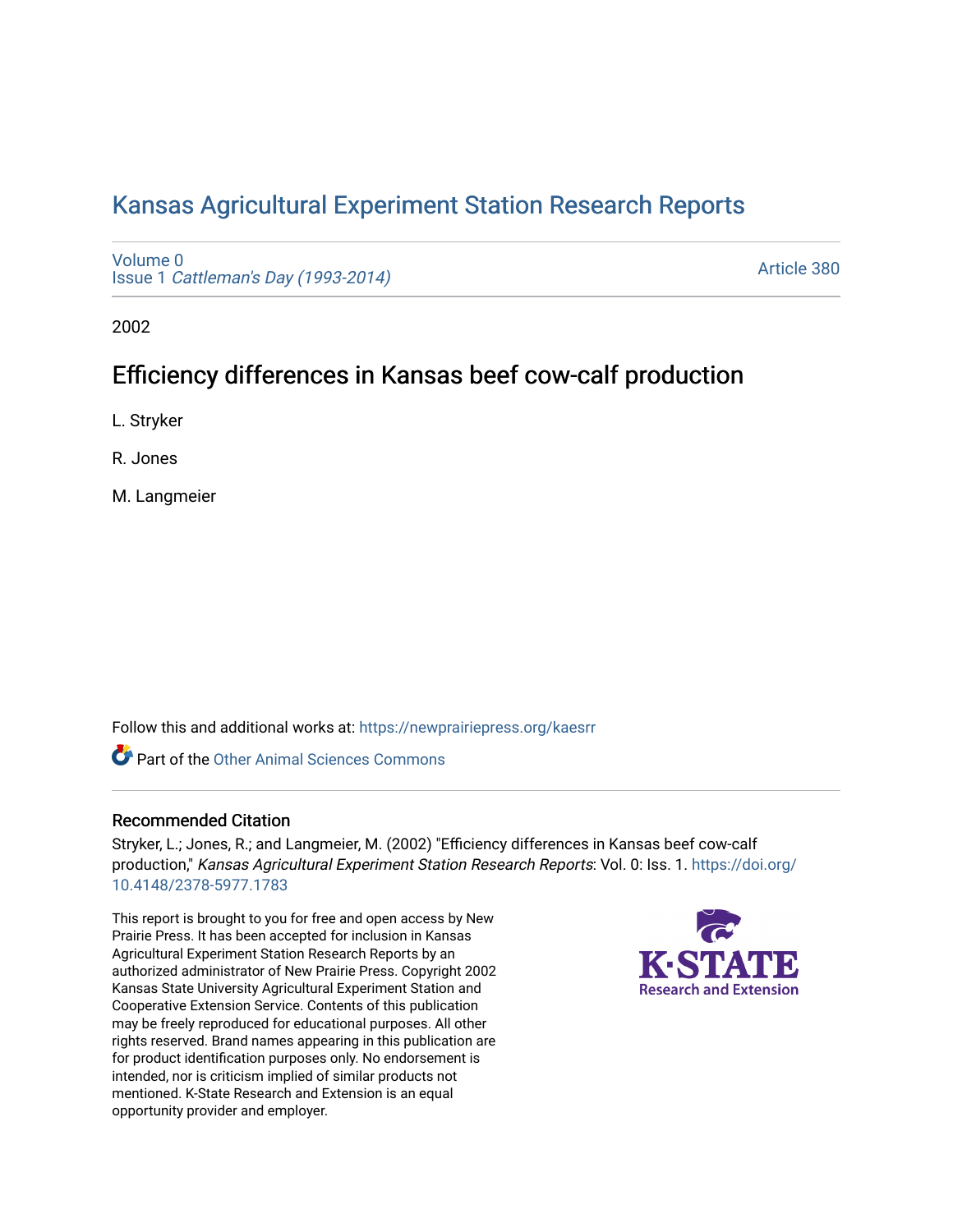# Efficiency differences in Kansas beef cow-calf production

### **Abstract**

For the beef industry to be economically competitive with other meat industries, it is essential that individual producers strive for the most efficient, highest quality, least cost production possible. A sample of 26 Kansas beef cow-calf enterprises from the Kansas Standardized Performance Analysis database (SPA) was used to measure efficiency differences among producers, as well as factors contributing toward these differences. On average, farms were 86% technical, 69% economic, and 58% overall efficient. Thus, our results suggest that output could be increased by 14% with optimal technology use, and cost could be decreased by 42% if farms were fully economically efficient.

# Keywords

Cattlemen's Day, 2002; Kansas Agricultural Experiment Station contribution; no. 02-318-S; Report of progress (Kansas State University. Agricultural Experiment Station and Cooperative Extension Service); 890; Beef; Cow-Calf; Efficiency; Profitability; SPA

# Creative Commons License



This work is licensed under a [Creative Commons Attribution 4.0 License](https://creativecommons.org/licenses/by/4.0/).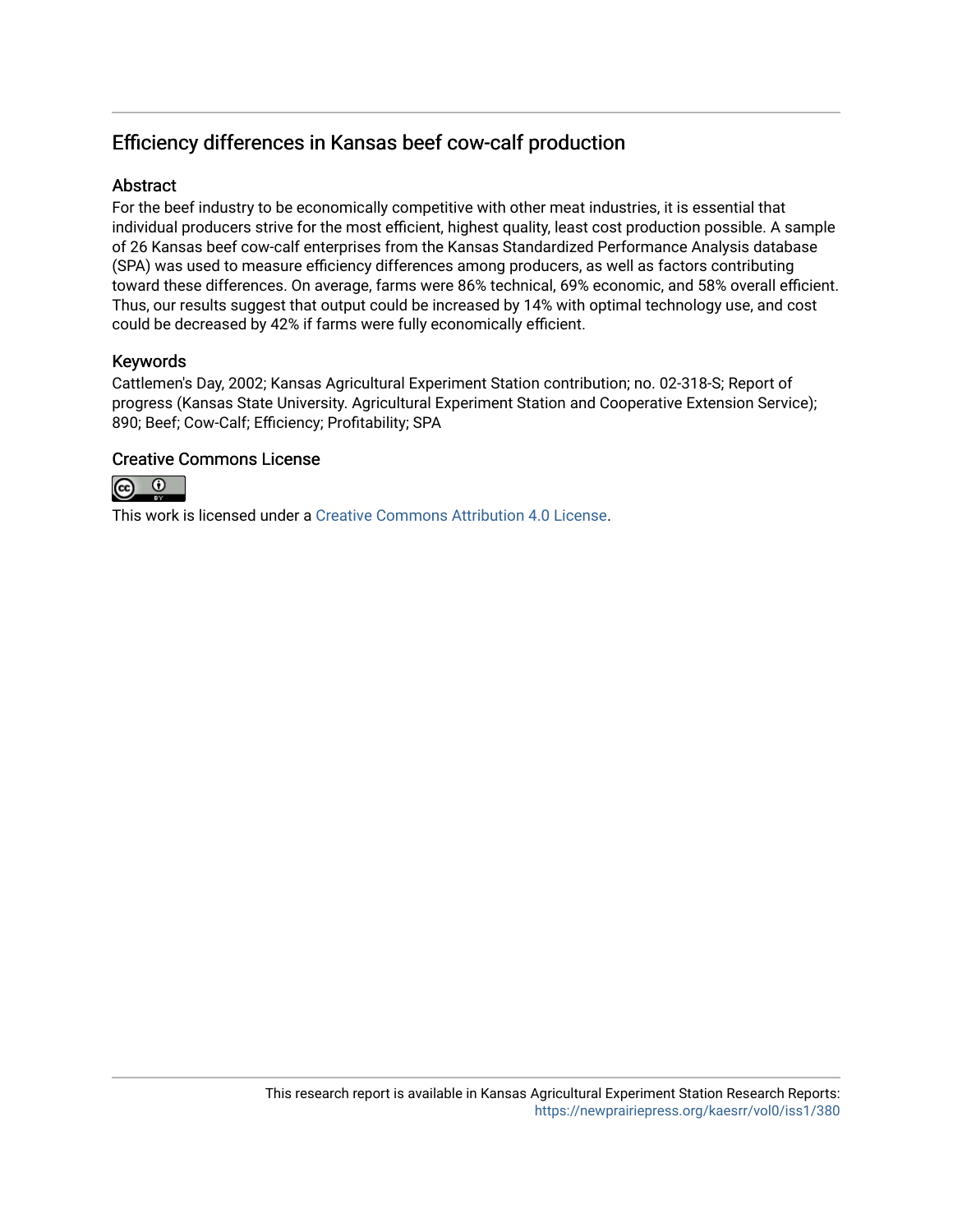### **EFFICIENCY DIFFERENCES IN KANSAS BEEF COW-CALF PRODUCTION**

*L. Stryker<sup>1</sup> , R. Jones1 , and M. Langemeier1*

#### **Summary**

For the beef industry to be economically competitive with other meat industries, it is essential that individual producers strive for the most efficient, highest quality, least cost production possible. A sample of 26 Kansas beef cow-calf enterprises from the Kansas Standardized Performance Analysis database (SPA) was used to measure efficiency differences among producers, as well as factors contributing toward these differences. On average, farms were 86% technical, 69% economic, and 58% overall efficient. Thus, our results suggest that output could be increased by 14% with optimal technology use, and cost could be decreased by 42% if farms were fully economically efficient.

(Key Words: Cow-Calf, Efficiency, Profitability, SPA.)

### **Introduction**

While there are many aspects of cow-calf production that are beyond the control of the manager, such as weather, death loss, prices, and some aspects of performance, cost of production is one area in which the manager has substantially more control. In order for a producer to increase their competitive position relative to others in the industry, it is critical that operators be aware of their own production costs. With this information, differences between farms that are efficient, and those that are not efficient can be evaluated for changes that might be advantageous for an individual operation.

The use of a detailed enterprise analysis, such as SPA, can be useful for producers to evaluate their production and financial position. The following analysis determines characteristics that distinguish relatively efficient producers from those who are less efficient, while investigating the dependence of efficiency measures on various production and financial management factors.

# **Experimental Procedures**

Twenty-six observations from the KS SPA database, representing 13 Kansas counties and production years 1997-2000 were used for this analysis. Herd sizes in the database ranged from 39 to 300 head, with an average of 158. The average farm in the sample derived approximately 50% of total farm income from cow-calf operations.

Detailed records of inputs, outputs, and cost of production were needed for efficiency analysis. Output was measured as the pounds of calf weaned from exposed females. The four inputs examined were feed, grazing, veterinary, and other. Use of management and labor was not examined in this study due to the lack of a consistent assessment of these factors. Grazing cost included all cost attributed to grazing, such as pasture rent (or opportunity cost of owned pasture), fertilizer, and spray for pastures. Feed cost represented all feed cost other than pasture, such as minerals, grain, harvested forages, and supplements. Veterinary cost included all expenses associated with the welfare of the animal other than nutritional inputs, and

 1 Department of Agricultural Economics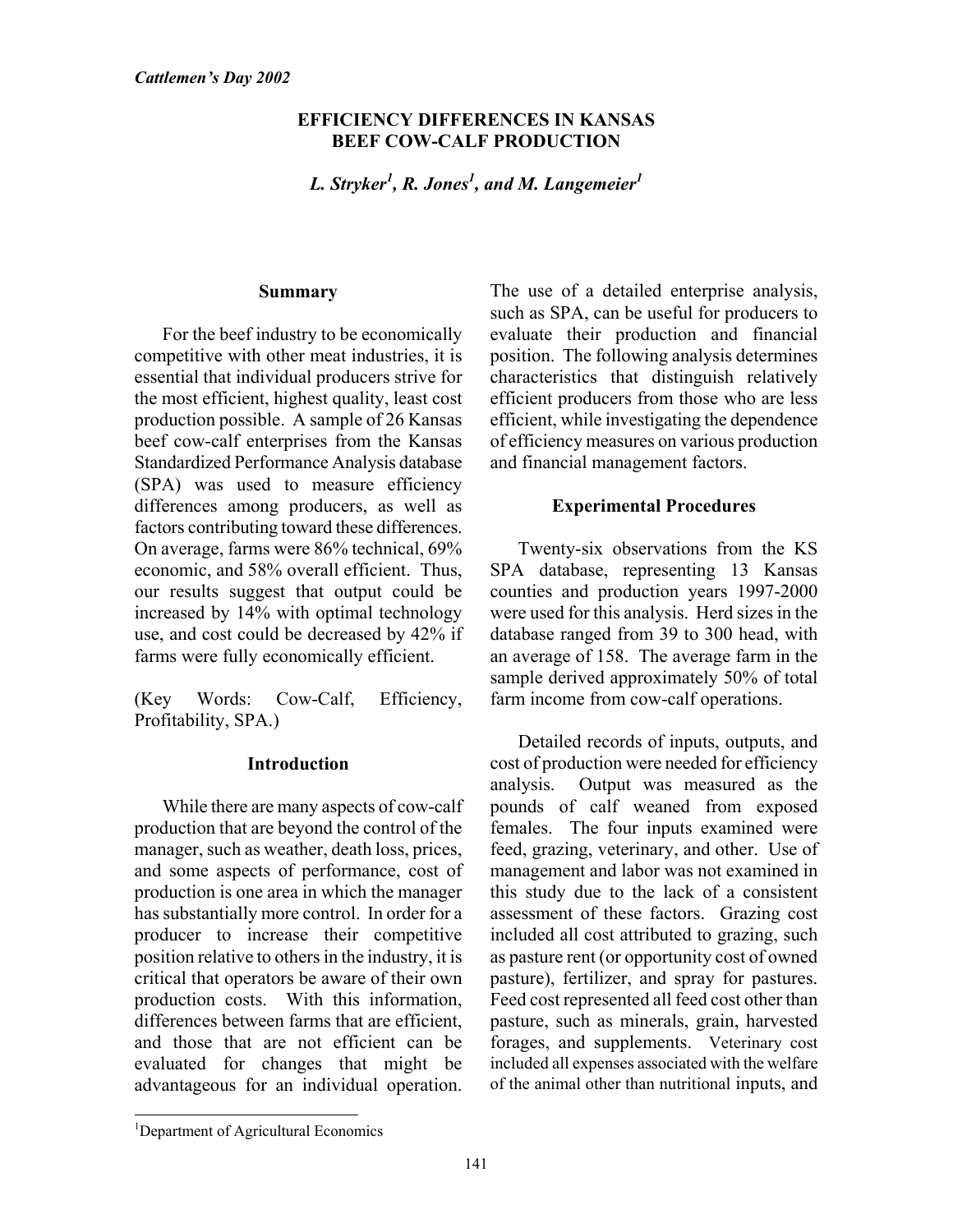included items such as veterinary services and pharmaceuticals. The other cost category included all costs not included in the first three expense groups, such as interest, depreciation, and miscellaneous costs.

A series of mathematical programs was used to determine the technical, allocative, economic, scale, and overall efficiencies of operations. Technical efficiency measures how well the operation utilized cutting-edge technology in their production process. Allocative efficiency determines how well the farm purchased inputs; at the best price and in the right proportions. Economic efficiency is computed by multiplying technical efficiency by allocative efficiency. Scale efficiency measures whether the farm produced at the optimal size of operation. Overall efficiency is computed by multiplying economic efficiency by scale efficiency. Overall inefficiency is a result of either sub-optimal use of technology and inputs in the production process, or scale inefficiency. Farms with the lowest per unit cost of production are overall efficient. Efficiency measures for each individual producer were computed on a relative scale of 0 to 100%.

Correlations were calculated between overall efficiency, and production and economic variables. In addition, characteristics that differed between the top and bottom overall efficient groups of producers were revealed through t-tests. A simple regression was also estimated to determine the actual effect of cost on overall efficiency.

### **Results and Discussion**

Table 1 presents the statistical summary of cost, gross revenue, and other important operation characteristics for most and least efficient producers. Forty-six percent of farms were technically efficient. The average technical efficiency rating was 96% for the top half of producers and 76% for the bottom half. Approximately one quarter of the farms had allocative and economic efficiency ratings greater than 90%, while half had scale efficiency ratings greater than 90%. Only 3 out of the 26 farms had overall efficiency ratings greater than 90%. Figure 1 presents efficiency results measuring output (lb) and corresponding cost per unit of output (\$/lb). The farm that was overall most efficient (both economic and scale efficient) in the analysis had a production cost of \$0.5542/lb and 75,174 lb of production and is located at the minimum cost point on the graph (signified with arrow). Farms that have higher cost and fall on either side of the overall efficient farm in Figure 1 were either not using optimal technologies in production, not allocating their inputs efficiently, or were not producing at the optimal size (75,174 lb). The wide range of efficiency results demonstrates the potential for improvement that exists in cow-calf production.

Simple regression analysis resulted in a significant relationship between total cost and overall efficiency, with each 1% increase in total cost per pound produced decreasing overall efficiency by 0.98%. Regression results suggested that 70.6% of the variability in overall efficiency is explained by changes in total cost  $(S/lb)$ .

Further results found gross revenue (\$/lb) was negatively related to overall efficiency, indicated by the top efficiency group having lower gross revenue (\$/lb) than bottom efficiency producers. This result suggests that to increase profitability one should try to cut cost rather than to increase gross revenue per pound. Total, grazing, veterinary, and other cost all were higher for the less efficient producers; however, other cost had the strongest negative association with overall efficiency. This suggests that controlling economic cost such as interest, depreciation, and herd replacement cost, is the key to efficiency.

Other factors that differed between top and bottom overall efficient producers included weaning weights of steers and heifers, and pounds weaned per exposed female,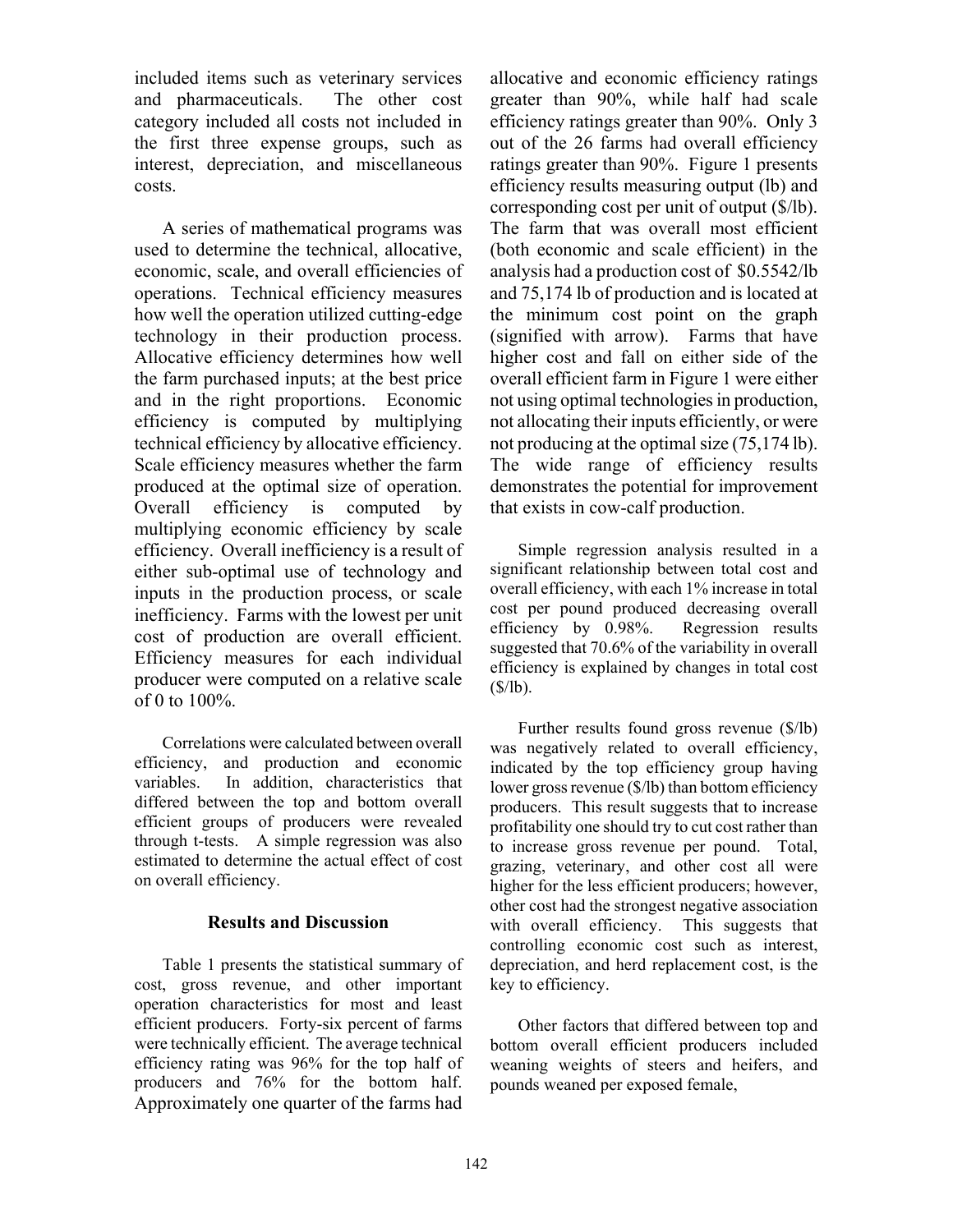which were all higher for the top efficiency group. This result emphasizes the importance of production more than many previous studies, but indicates that top producers are achieving efficient weight

gains at low cost each year. It should be noted, however, that rainfall amounts were lower for the bottom efficiency group, suggesting that some inefficiency might have been due to resulting forage shortages.



**Figure 1. Kansas Beef Cow-Calf Average Cost of Production.**